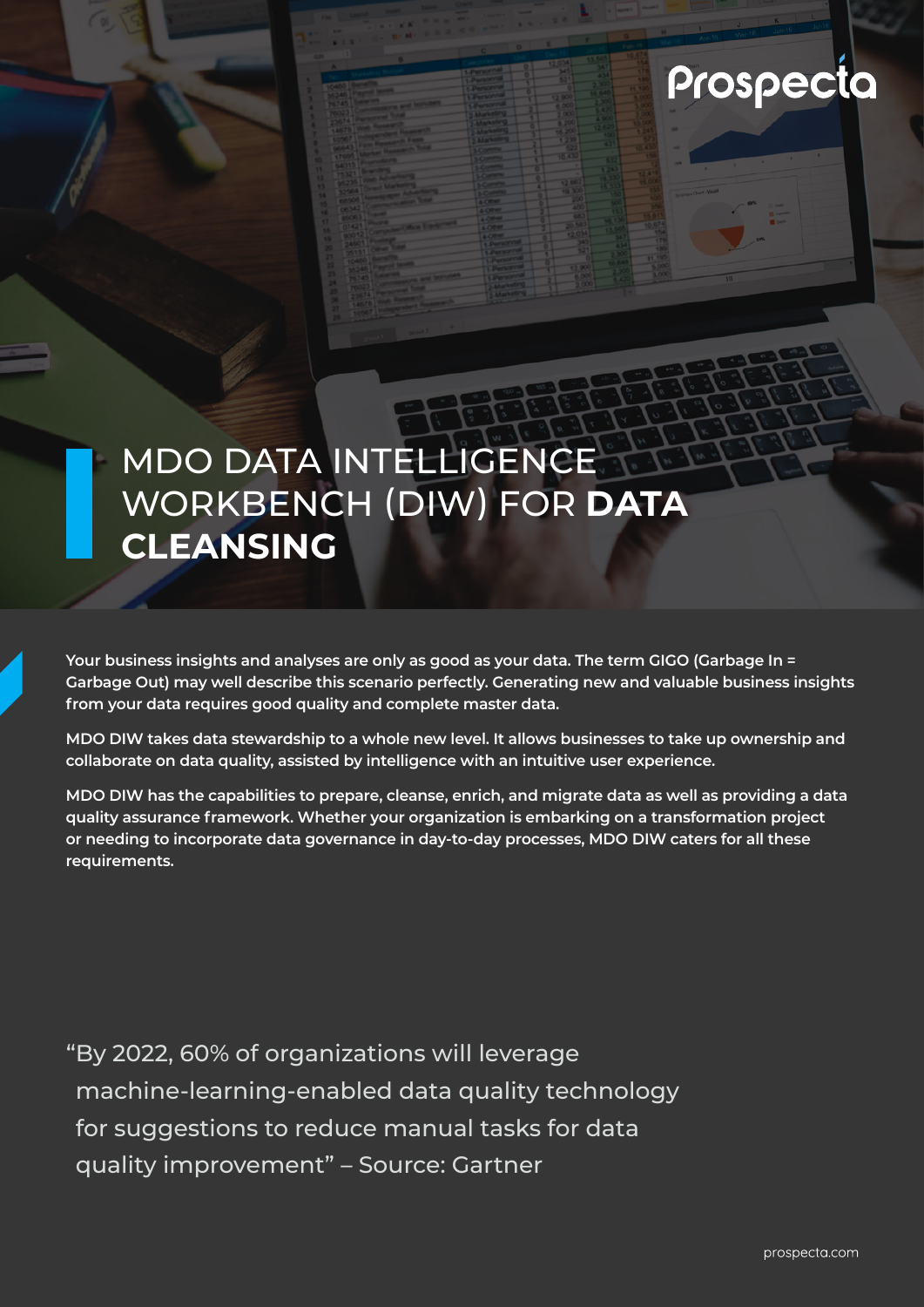

### **Data Cleansing and Enrichment**

MDO DIW provides a workbench with pre-defined data models to validate, cleanse, and enrich data, with minimal human intervention.

The data cleansing stage primarily deals with detection and correction of data errors during project mode or as an ongoing data cleansing activity leveraging analytics and insights.

- Definition
- □ Identification and prioritization of data objects.
- □ Validation of existing rules and definition of new data quality rules.
- □ Data definition scoping to streamline prioritization of data.
- Data Assessment
- □ Establishment of rules definition.
- □ Import and merging of data through executing schemas.
- □ Identification of additional rules and schema refinement.
- □ Set-up of rebuild and enrichment scope.
- Rebuild
- □ Identification and remediation of missing data with validation rules based on reference and transactional data.
- □ Data integrity checks between master and conditional data.
- □ Transformation rules applied based on target design.
- Standardize
- □ Standardization through automation rules, e.g., telephone numbers, street addresses, or any naming conventions.
- De-duplicate
- □ Once rebuild has completed, de-duplication results are reviewed for further action, e.g., deactivation.
- Data export
- □ Upon approval, data is exported via files or integrated into target systems.
- □ Integration is only recommended for Passive Governance.